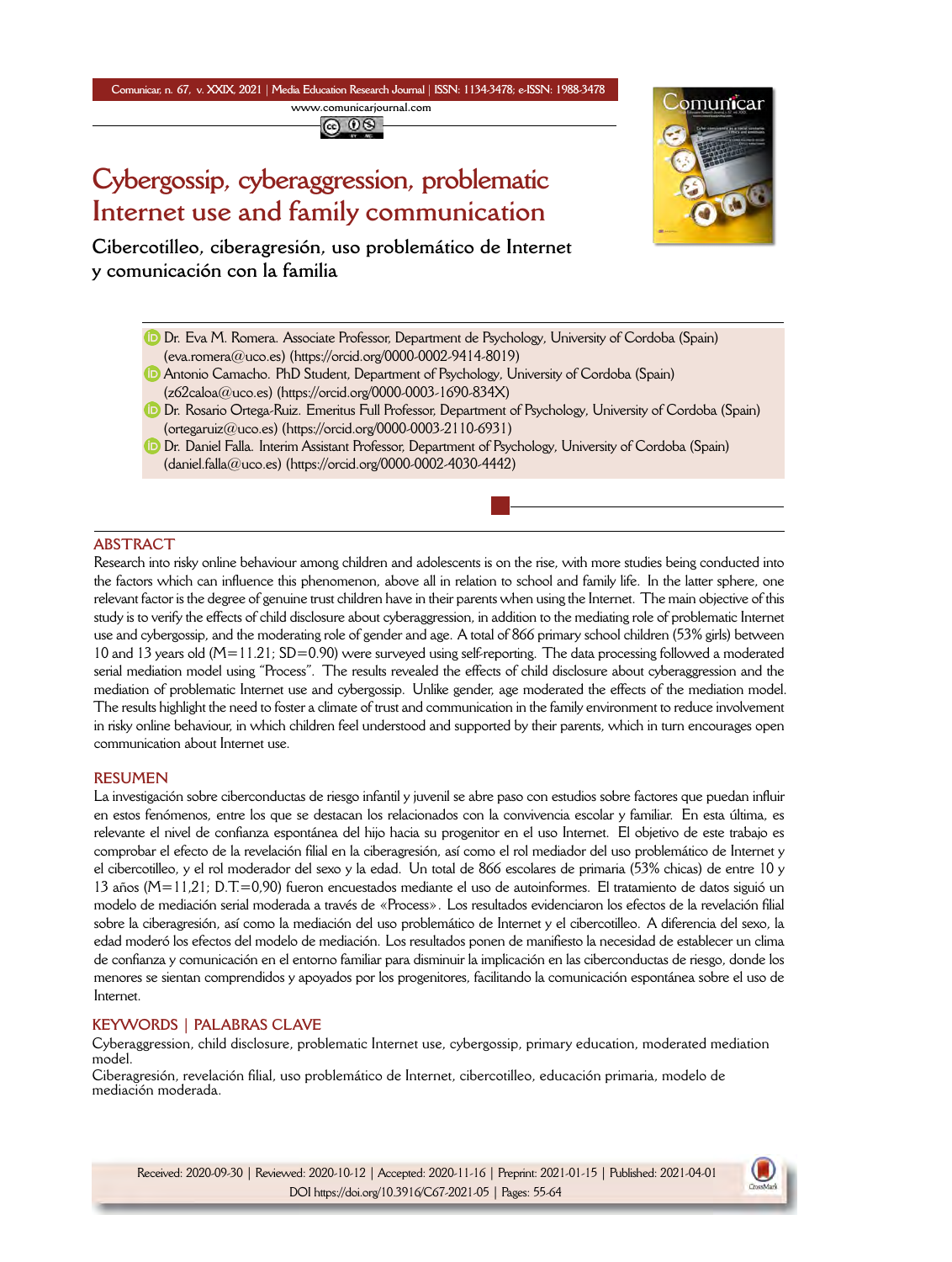## **1. Introduction**

Cyberaggression is a problem that affects a significant number of boys and girls worldwide at an increasingly younger age. Young cyberbullies engage in behaviour that harms their peers psychologically and morally, damaging social connections, which are such a key influence at these ages. Internet provides a different context from face-to-face bullying, although one partly feeds on the other, with even more damaging consequences. Cyberaggressors are given the chance to bully others anonymously (Dennehy et al., 2020), round the clock (24/7 attack), thus making the victim even more vulnerable to their attacks and instilling in them a self-learned helplessness and psychological maladjustment (Zych et al., 2019). The publication of embarrassing photos, hacking the identity of an individual on social media, sharing intimate personal details or images, the threats of revealing private information, insults or spreading rumours through digital devices are all typical of the aggressive behaviour which is facilitated by communication technology and its all-pervasive digital software (Livingstone & Smith, 2014).

A recent study in Spanish schoolchildren between 11 and 12 years old revealed a rate of cyberaggression of about 6.3% (Garmendia et al., 2019). Compared with international figures, it should be noted that the figures for prevalence in Spain are lower than those found in other European countries (Sorrentino et al., 2019), or between Europe and America (Herrera-López et al., 2017; Smith et al., 2019). As well as descriptive studies, more research is needed to further our knowledge of the causal, or at least correlational, factors. The existing research has focused mainly on personal factors and factors related to the school context and the quality of coexistence, with less attention focused on the family context and its differential factors (Álvarez-García et al., 2019).

Some studies in this field have pointed to the key role of intra-family communication, and particularly child disclosure, as one of the differential elements in the quality of family life. The information which sons and daughters disclose to their parents, which is understood as an indirect form of parental recognition and control (Kerr et al., 2012), has been shown to reduce involvement in cyberaggressive behaviour (Buelga et al., 2017). We now need to go one step further and analyse the factors that can help us understand how child disclosure can influence involvement in cyberaggression. To achieve this, we analysed the mediating role of problematic Internet use and cybergossip, whose link with cyberaggression has previously been established (Romera et al., 2018).

Most of the research work at this level has focused on adolescents, among whom the use of digital devices is widespread (Wang et al., 2016), although they begin using them much earlier (Smahel et al., 2020): hence the need to research the final years of primary school.

#### **1.1. Child disclosure and cyberaggression**

The influence of the family context on children's Internet behaviour has focused mainly on studying the norms of control and supervision of the use of information and communication technologies (ICTs). These studies show that parental control which imposes strict limits on children's activities and continuously demands information about what they are doing is in fact an ineffective strategy for reducing risky behaviour in adolescence, including cyberaggression (Baldry et al., 2019; Sasson & Mesch, 2014). In particular, studies on the forms of parental communication used to control their children's online behaviour indicate that attempts to obtain information through direct requests and questions and a certain level of intrusion is associated with higher levels of cyberaggression (Shapka & Law, 2013).

In contrast, the creation of a positive, trusting relationship with both parents leads to better social adjustment and well-being in their children, and acts as a protective factor, especially if child disclosure is encouraged, by which the family knows what the children are doing because the children tell them, without the need for parental control (Machimbarrena et al., 2019). Here, a number of studies have highlighted the fact that the risk of involvement in cyberaggression decreases with the use of parental strategies based on communication and trust (Buelga et al., 2017).

## **1.2. Problematic Internet use and cybergossip as potential mediators**

Over 24% of young people use their digital devices on a daily basis to communicate with friends on social media, and over half of these connect several times a day (Areepattamannil & Khine, 2017).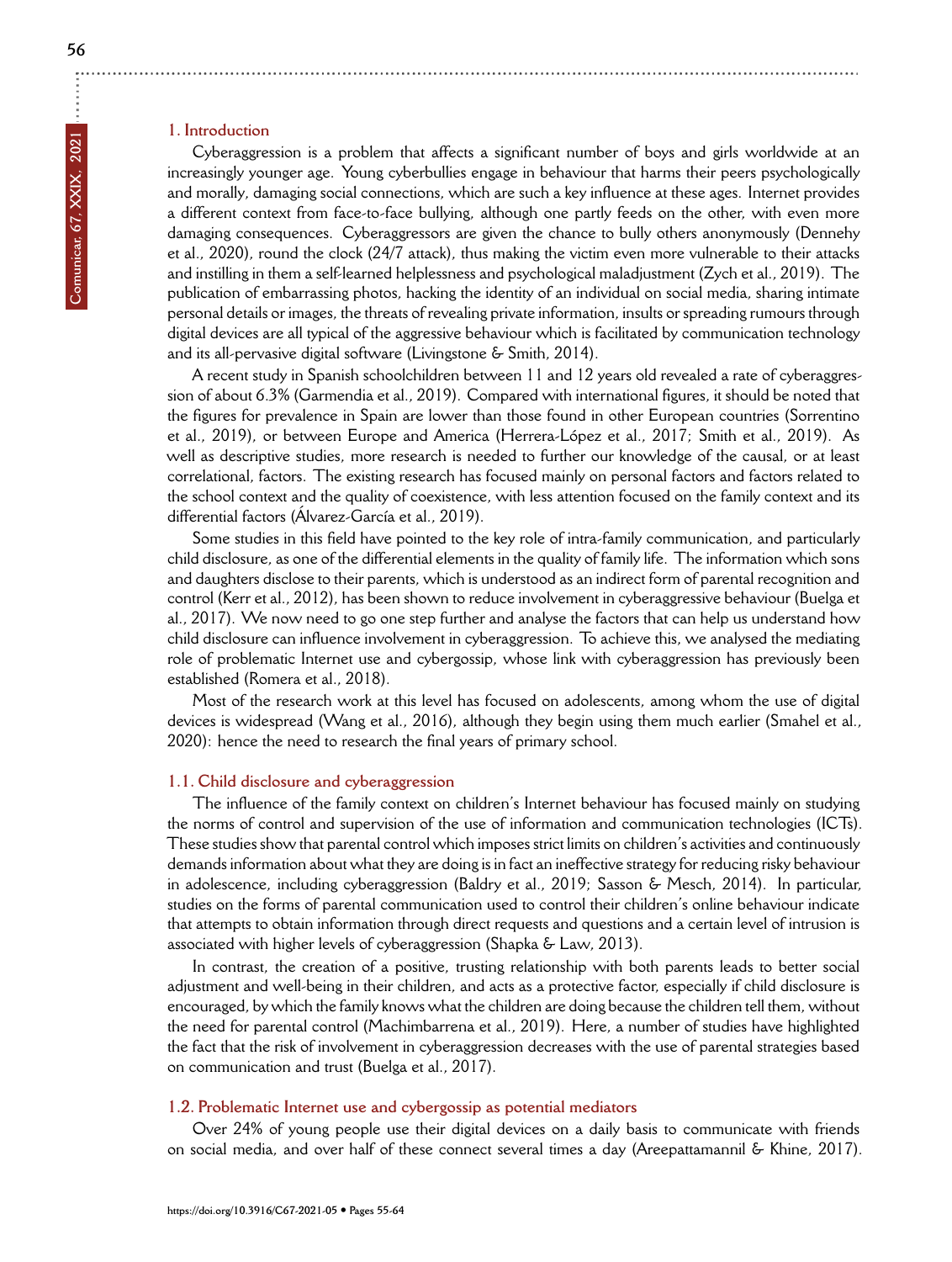**57**

However, it constitutes problematic Internet use when it becomes compulsive and produces cognitive concern and a deterioration of intrapersonal and interpersonal relations (Caplan, 2010) and stronger symptoms of depression (Lozano-Blasco & Cortés-Pascual, 2020). Although it has been noted that personal factors can influence this excessive use of technology, other studies indicate that the family plays a key role in preventing and reducing it (Garmendia et al., 2019; Sela et al., 2020). Various studies have revealed how parental mediation, which is understood as how parents manage the relationship between their children and the media, is a major factor in young people's Internet use (Bartau-Rojas et al., 2018). Studies such as Saunders and Varma (2016) show that an inductive or instructive parenting style favours less intensive Internet use and that young people exposed to fewer hours on Internet have higher rates of parental support and communication (Tur-Porcar et al., 2019). The recent meta-analysis by Chen and Shi (2019) argues that, although restrictive mediation is more effective in reducing the amount of time children spend online, active parental mediation and joint use, are more effective in reducing the incidence of online risks.

In addition, cyberaggression studies have highlighted that the mere fact of spending more time online and making excessive and frequent use of Internet is considered a risk factor that could lead to negative effects (Baldry et al., 2019). In addition, Spanish studies have indicated that problematic Internet use is linked to cyberaggression (Cerezo et al., 2016).

Excessive Internet use seems to stimulate or exaggerate tendencies in social communication which exist in all cultures, such as online gossip, making it available to a wider audience (Subrahmanyam et al., 2008). Cybergossip is a type of online behaviour which involves sharing comments (positive, negative or neutral) among a group of two or more people about another person who is not present.

Although some research has identified this type of behaviour as a kind of indirect aggression, the two are different, in that in cyberaggression there is a clear intention to do harm that does not necessarily exist in cybergossip. In fact, it has also been recognised as having the function of lending the group greater cohesion and improving interpersonal relationships (Foster, 2004). This means that cybergossip and cyberaggression need to be studied in a differentiated way and with instruments that adjust to the nature of their respective online behaviour (Romera et al., 2018). It does not follow, however, that the practice of cybergossip is completely devoid of risky online behaviour. Although there has been little research into the relationship between cybergossip and other risky online behaviour, recent studies have shown that cybergossip can increase involvement in cyberaggression (Kisfalusi et al., 2019). In the virtual context, it is more difficult for the sender of the comments to convey their exact communicative intention and for the receiver to interpret it, and this could lead to misunderstandings and, therefore, risky online behaviour such as cyberaggression.

## **1.3. The present study**

Previous research has shown not only the negative consequences associated with being involved in cyberaggression, an immoral practice in which a large number of adolescents, boys and girls alike, become involved at an increasingly early age, but also the important role of the family in its prevention. However, further research is needed looking into the family context in the development of this kind of online behaviour performed by children and adolescents. Not only is it important to identify what family styles and strategies are most effective in preventing online bullying, but also to explore how they can promote online behaviour that can help reduce involvement in risky online behaviour and, therefore, foster positive online coexistence. In this context, the present study aims to examine the mediating effect of problematic Internet use and cybergossip between child disclosure and involvement in cyberaggression.

Because a large number of studies have highlighted which parental communication strategies, mainly those that enhance child disclosure, reduce the risk of involvement in aggressive behaviour (Law et al., 2010), we expected to find that child disclosure about online behaviour reduced cyberaggression (Hypothesis 1). Most previous work has focused on the effects of this relationship, albeit without taking into account possible mediators. We also expected to find that problematic Internet use and cybergossip mediated the relationship between child disclosure and cyberaggression (Hypothesis 2). Due to the fact that boys tend to be more involved in risky online behaviour than girls throughout adolescence, and that child disclosure is more common among girls and during childhood (Arpaci et al., 2020; Smahel et al. al.,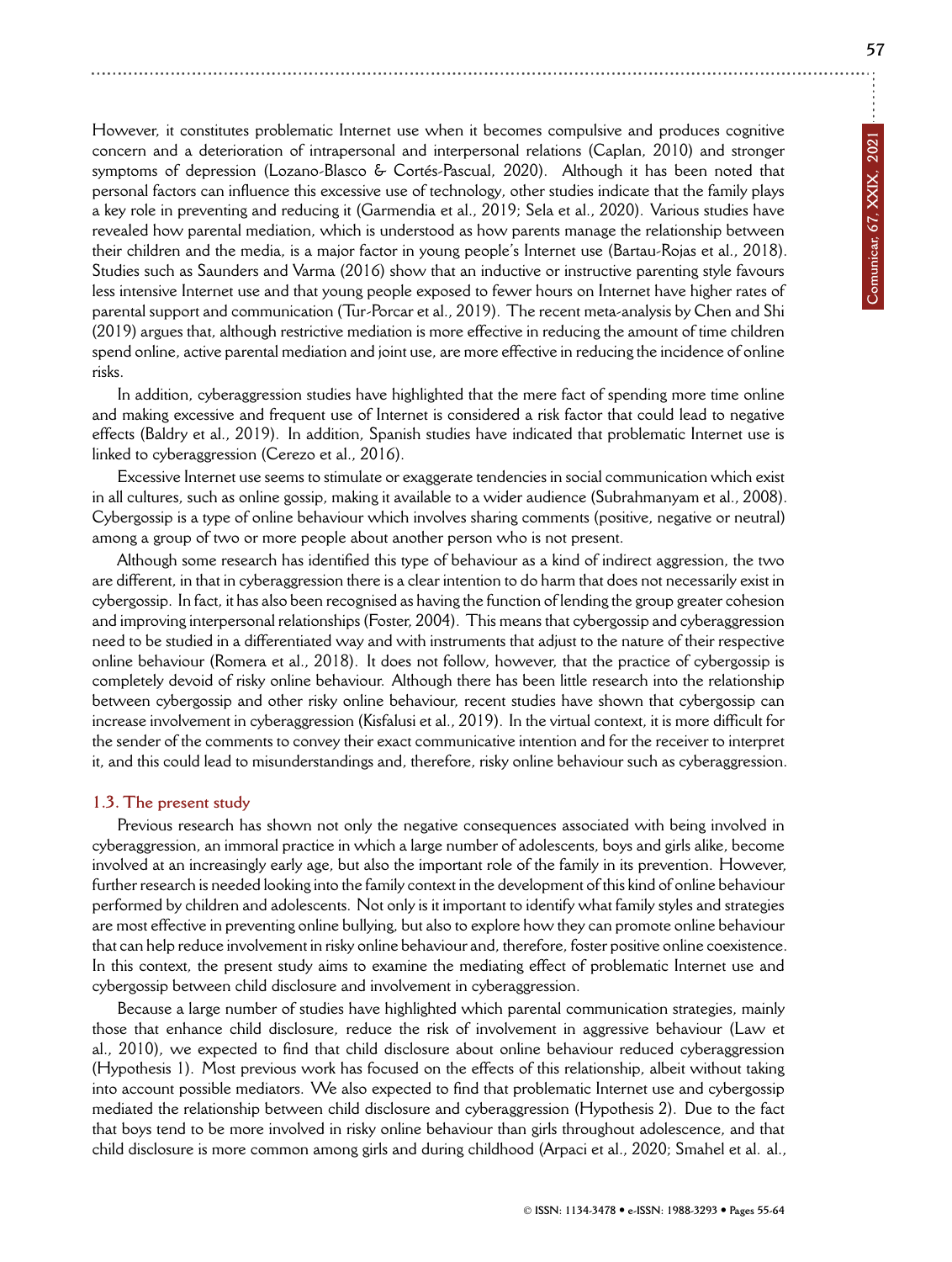2020), we expected the effects of child disclosure on risky online behaviour to be lower in late childhood

(Hypothesis 3a) and in girls (Hypothesis 3b), compared to early adolescents and boys.

## **2. Materials and methods**

#### **2.1. Participants**

The incidental sample consisted of 866 schoolchildren (53% girls), from six state primary schools (58%) and subsidized schools (42%), in both rural (36%) and urban (64%) areas in the provinces of Córdoba and Jaén (Spain). The schools were selected through non-probability sampling for accessibility (Singleton  $\&$  Straits, 2004). The children's ages ranged from 10 to 13 years old (M=11.21; S.D.=0.90), with a distribution by primary school year as follows: 28.8% in 4th year (n=249), 28.9% in 5th year (n=250) and  $42.3\%$  in 6th year (n= $366$ ).

## **2.2. Instruments**

Cyberaggression was assessed using 8 items on a five-point Likert-scale ranging from 0=never, 1=once or twice, 2=once or twice a month, 3=about once a week, to 4=more than once a week. Examples of the items for cyberaggression included: "I posted embarrassing videos or pictures of someone online" or "I spread rumours about someone on the Internet" in the last two months. This scale was part of an adaptation for primary school of the European Cyberbullying Intervention Project Questionnaire, ECIPQ (Del-Rey et al., 2015), consisting of two dimensions, cybervictimization and cyberaggression. We used only the second dimension for this study, taking the mean scores of the items, with higher values denoting a higher frequency of being involved in cyberaggression. For this research, the validity indices were optimal: *χ* <sup>2</sup> S-B=56.4149; gl=20; <.001; NNFI=.98; CFI=.98; RMSEA=.04; SRMR=.05, and the reliability index was good for the dimension of cyberaggression,  $=$ .74.

Child disclosure was measured with four items about how often the children told their parents about their online activities, taken from the adaptation by Law et al. (2010) on Stattin and Kerr's Parenting Questionnaire (Stattin & Kerr, 2000). An ad hoc simple five-point Likert-type scale was used, ranging from "never" to "always". The following items were used: "I tell my parents when I open a new account on social media", "I tell my parents when I chat to new people on social media/WhatsApp", "I tell my parents the content of the messages I send or receive through social media/WhatsApp" and "I tell my parents before revealing information about myself to other people through social media/WhatsApp". Optimal indices were obtained for reliability ( $\omega$ =.83) and validity:  $\chi^2$  S-B=17.7493; gl=2; <.001; NNFI=.98; CFI=.99; RMSEA=.06; SRMR=.02.

Problematic Internet use was measured using the Internet-Related Experiences Questionnaire scale (Beranuy et al., 2009), which uses a 10-item Likert scale with 4 points of frequency, from "never" to "quite a lot". The items included the following: "I prefer to talk to my friends through social media/WhatsApp rather than in person", "I feel anxious when I cannot connect to social media/WhatsApp". A unidimensional distribution of the items was taken into account and optimal values were obtained with the study sample for reliability ( $\omega$  = .78) and validity:  $\chi^2$  S-B=51.3417; gl=35; <.001; NNFI=.99; CFI=.99; RMSEA=.02; SRMR=.03.

Cybergossip was measured using the Cybergossip Questionnaire (Romera et al., 2018). This is a one-dimensional survey consisting of nine items measured on a Likert scale with values from 0 (never) to 4 (always). The items included: "I tell my friends on social networks or WhatsApp about things I hear about that happen to others", "I talk about others on social networks or WhatsApp because it makes me feel closer to my group of friends". Optimal indices were obtained for the study sample for reliability (*ω*=.80) and validity,  $\chi^2$  S-B=100.7370; gl=27; <.001; NNFI=.96; CFI=.97; RMSEA=.05; SRMR=.05.

# **2.3. Procedure**

The school management teams at the different schools were contacted to inform them about the aims of the study. Those schools which expressed interest received detailed information on the data collection procedure. Written consent was obtained from the students' families and the participants gave their verbal consent. The study complied with the Declaration of Helsinki on confidentiality, privacy and informed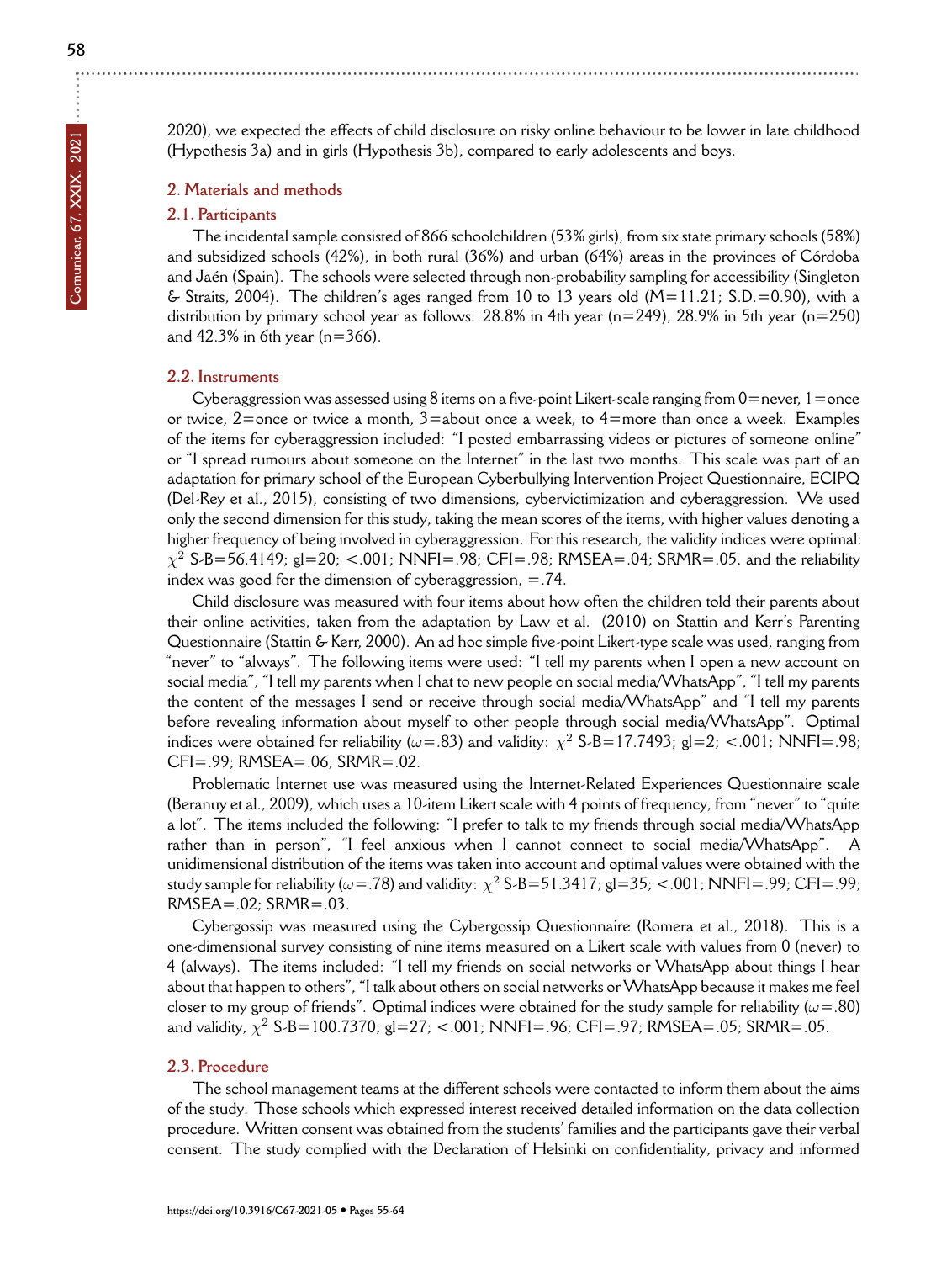consent, and was approved by the Ethical Committee for Bioethics and Biosafety of the University of Córdoba.

The questionnaires were administered individually on paper in the students' classroom. The children were informed that the test was voluntary and anonymous. Data collection was done by previously trained researchers, who informed the children about the collection procedure and answered any questions they had about how to complete the questionnaire. The teachers in charge of the class were absent during the process. Response time ranged from 15 to 20 minutes. The data was collected in 2017.

## **2.4. Data analysis**

Due to the skewness shown by the variables of cybergossip and cyberaggression, both were subjected to square root transformation, following the recommendations by Tabachnick and Fidell (2007). All future references refer to these transformed variables.

The preliminary analyses were performed using mean and standard deviation, together with the Spearman correlation coefficient for each of the study factors which were to be verified in the theoretical model.

Similarly, Students' t test was performed to contrast the existence of differences by gender and age (late childhood=10-11 years old; early adolescence=12-13 years old), considering Cohen's d to control the effect size. These analyses were performed using the IBM SPSS Statistics 20 statistical package.

Finally, a serial mediation model was performed using "Process" v3.4 (Hayes, 2013) (Model 6) to evaluate the mediating effect of problematic Internet use (first mediator) and cybergossip (second mediator) in the relationship between child disclosure (independent variable) and cyberaggression (dependent variable). The moderation effects were analysed using Model 92, in order to evaluate whether gender and age influenced the associations between the study variables. "Process" is a macro used in SPSS which employs least squares regression to estimate the importance and size of direct and indirect effects in mediation models. "Process" performs better than the traditional causal step approach (both in terms of statistical power and detecting type I error). The indirect effects were inferred using the Bootstrapping method, after generating an empirical representation of the sample distribution of indirect effects. Bootstrapping is suitable for linear hypotheses where the variables have a non-normal distribution (Chernick, 2008), as was the case in the present study. In the mediation model, the total effect denoted the basic relationship between child disclosure and cyberaggression. The relationship between the indirect effect and the total effect ( $P_M$ ) shows the measurement of the mediation effect (Wen & Fan, 2015). All the variables were standardized before the analyses to facilitate the interpretation of the results.

### **3. Results**

Table 1 shows the descriptive analyses of the study variables. Boys and early adolescents showed a greater involvement in cyberaggression and problematic Internet use. Early adolescents also showed greater use of cybergossip. Girls and late childhood participants showed higher levels of child disclosure. The effect size was low-moderate. A positive relationship was observed between the variables of cyberaggression, cybergossip and problematic Internet use, with scores ranging between .39 and .55. Child disclosure negatively correlated with all the study variables (Table 1).

| Table 1. Correlations, descriptive statistics and differences by gender and age |                       |        |                          |             |      |       |                    |            |                          |                   |      |                      |      |            |     |
|---------------------------------------------------------------------------------|-----------------------|--------|--------------------------|-------------|------|-------|--------------------|------------|--------------------------|-------------------|------|----------------------|------|------------|-----|
|                                                                                 | Differences by gender |        |                          |             |      |       | Differences by age |            |                          |                   |      |                      |      |            |     |
| Variables                                                                       | Correlations          |        |                          | <b>Boys</b> |      | Girls |                    | Student-t  |                          | Late<br>childhood |      | Early<br>adolescence |      | Student-t  |     |
|                                                                                 |                       | 2      | 3                        | M           | SD   | M     | <b>SD</b>          | $t^1$      | d                        | м                 | SD   | M                    | SD   | $t^2$      | d   |
| 1. CA                                                                           | ۰                     |        |                          | .29         | .35  | .23   | .28                | $2.51*$    | .17                      | .20               | .29  | .33                  | .33  | $-6.17***$ | .42 |
| 2. CG                                                                           | .53                   | ۰      |                          | .47         | .40  | .45   | .38                | .34        | $\overline{\phantom{0}}$ | .39               | .36  | .57                  | .41  | $-7.00***$ | .49 |
| $3.$ PIU                                                                        | .35                   | .47    | $\overline{\phantom{a}}$ | .84         | .74  | .66   | .61                | $4.30***$  | .29                      | .67               | .66  | .85                  | .69  | $-3.46***$ | 24  |
| 4. CD                                                                           | $-.25$                | $-.24$ | $-.24$                   | 2.26        | 1.36 | 2.68  | 1.25               | $-4.69***$ | .32                      | 2.59              | 1.35 | 2.35                 | 1.27 | $2.63***$  | .18 |

Key. M=mean; SD=Standard Deviation; t=Student's t; d=Cohen's d; CA=Cyberaggression; CC=Cybergossip; PIU=Problematic Internet<br>Use; CD=Child disclosure; \*p<.05; \*\*p<.01; \*\*\*p<.001. 11=Boys; 2=Girls. <sup>2</sup> 1=Late childhood; 2=E

**59**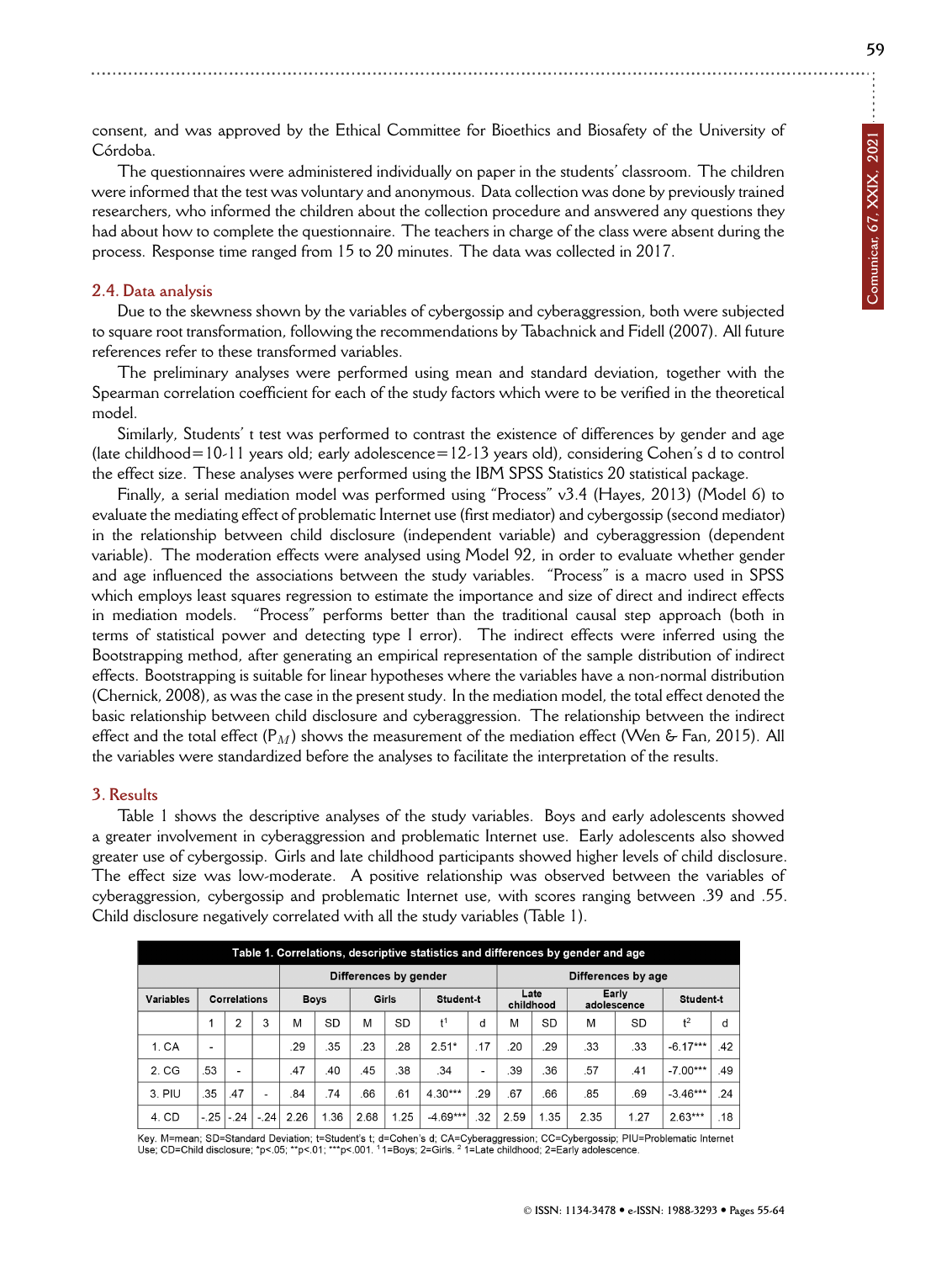**60**

A serial mediation analysis was carried out with 5,000 bootstrap samples. Table 2 shows the coefficients of the mediation model. The total effect of child disclosure on cyberaggression was significant: *β*=-.27, t=-8.15, <.001. We then analysed the models of the mediating variables, problematic Internet use and cybergossip, and of the dependent variable, cyberaggression. Child disclosure was significantly associated with problematic internet use and cybergossip. Problematic internet use was significantly associated with cybergossip and cyberaggression. Cybergossip was also significantly associated with cyberaggression. After controlling for the effects of mediators, the direct effect of child disclosure on cyberaggression remained significant. The bootstrap procedure was used to evaluate the indirect effect and the confidence intervals (CI). An indirect effect was significant if the CI did not include the value 0. In addition, a significant indirect effect was obtained for the Child disclosure *→* Problematic Internet use *→* Cyberaggression path, *β*=-.04, 95% CI [-.06, -.02], P*m*=.14. The Child disclosure *→* Cybergossip *→* Cyberaggression path produced a significant indirect effect, *β*=-.05, 95% CI [-.09, -.02], P*m*=.20. Finally, the Child disclosure *→* Problematic Internet use *→* Cybergossip *→* Cyberaggression path showed a significant indirect effect, *β*=-.15, 95% CI [-.19, -.10], P*m*=.55. Thus, problematic internet use and cybergossip were shown to have a partial mediating role in the effect of child disclosure on cyberaggression.

| Table 2. Serial mediation between child disclosure and cyberaggression |                                 |         |                   |         |                   |         |  |  |  |  |  |
|------------------------------------------------------------------------|---------------------------------|---------|-------------------|---------|-------------------|---------|--|--|--|--|--|
| <b>Predictors</b>                                                      | <b>Problematic Internet use</b> |         | Cybergossip       |         | Cyberaggression   |         |  |  |  |  |  |
|                                                                        |                                 |         |                   |         |                   |         |  |  |  |  |  |
| Child disclosure                                                       | $-26***$                        | $-8.04$ | $-12**$           | $-3.89$ | $-12***$          | $-4.19$ |  |  |  |  |  |
| Problematic Internet use                                               |                                 |         | $45***$           | 14.77   | $14***$           | 4.45    |  |  |  |  |  |
| Cybergossip                                                            |                                 |         |                   |         | $45***$           | 14.03   |  |  |  |  |  |
| $R^2$                                                                  | $07***$                         |         | $.25***$          |         | $.34***$          |         |  |  |  |  |  |
|                                                                        | (1, 857) 64.68                  |         | $(2, 856)$ 141.77 |         | $(3, 855)$ 145.11 |         |  |  |  |  |  |
|                                                                        |                                 |         |                   |         |                   |         |  |  |  |  |  |

Key. \*p<.05; \*\*p<.01; \*\*\*p<.001

The moderation results indicate that there were no statistically significant differences between boys and girls in the associations between variables ( $ps > .05$ ). Age proved to be a determining variable in the effects of child disclosure on problematic Internet use:  $B = 2.20$ ,  $t = 2.95$  <.01. The effects were significantly greater in early adolescence in comparison to late childhood (See Figure 1).



Age was found to influence the effects of problematic Internet use on cybergossip: *β*=.21, t= .51, p<.001. These effects were significantly greater in early adolescence in comparison to late childhood (Figure 2). Indirect effects show how the Child disclosure *→* Problematic Internet Use *→* Cyberaggression path was significant in early adolescents, *βEarly−adolescence*= .07, 95% CI [-.12, -.03], but not in late childhood, *βLate childhood*=-0.02, 95% CI [-.04, .00]. As regards the Child disclosure *→* Cybergossip *→* Cyberaggression path, there were no significant differences between the two groups, *βEarly adolescence <sup>−</sup> late childhood*=.00, 95% CI [-.06, .06]. Finally, as for the Child disclosure *→*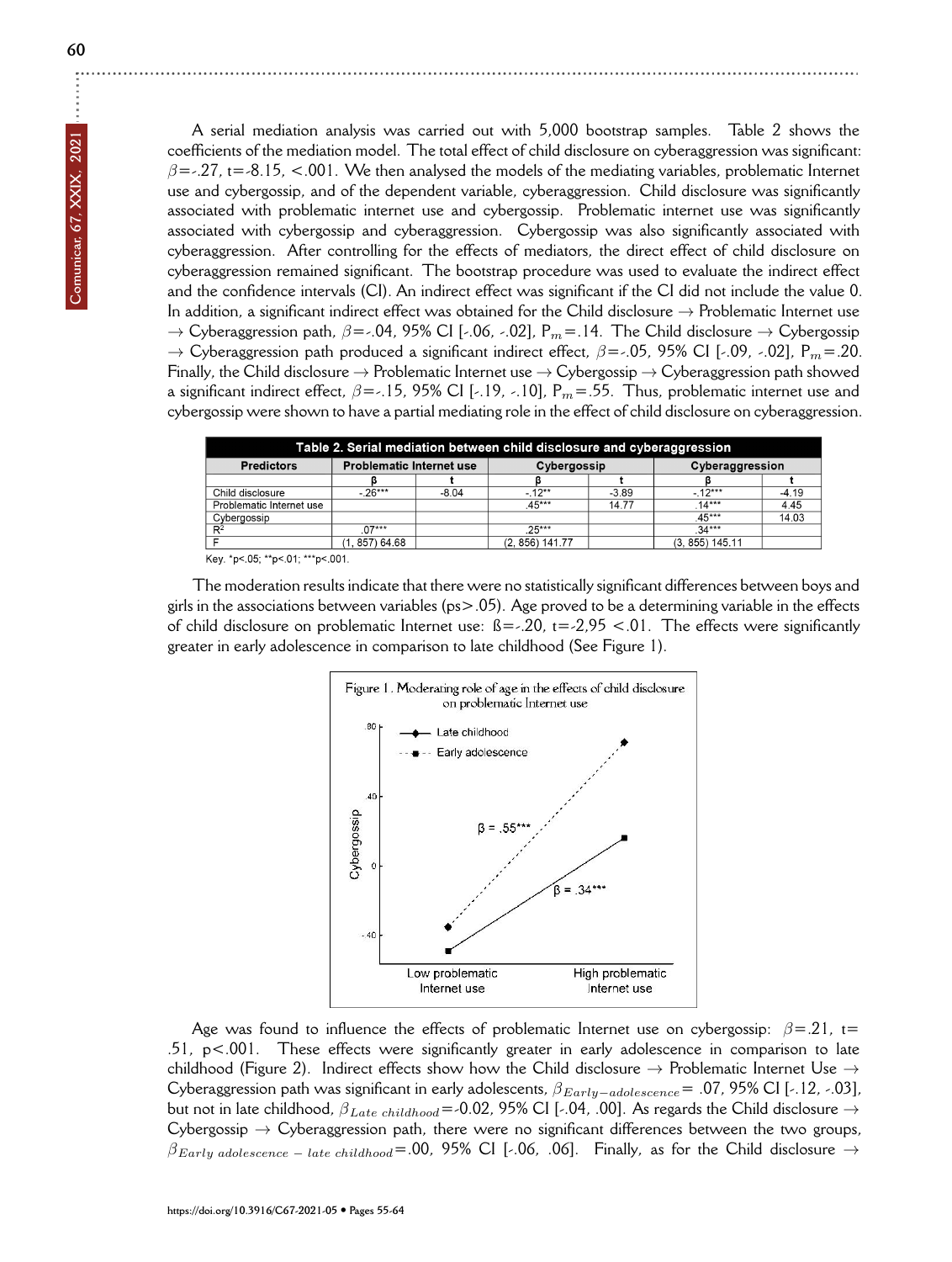**Comunicar, 67, XXIX, 2021**

Comunicar, 67, XXIX, 2021



# **4. Discussion and conclusions**

The aim of this research was to advance our scientific knowledge about the cyberaggression phenomenon, which occurs in the digital world shared by boys and girls and which has its beginnings in the last years of primary education. The problem was addressed by looking at the relationship of cyberaggression with the possible risk and protection factors present in school and family settings. As mentioned in Hypothesis 1, we expected the results to indicate that establishing family relationships based on communication and trust reduces the risk of being involved in cyberaggression. Although the protective effect of child disclosure has already been recognized in previous research (Buelga et al., 2017), it remains to be seen how this relationship is enhanced, in particular, by finding out what types of online behaviour can mediate the effect of this communication on cyberaggression. To achieve this, we formulated and examined a mediation model based on the integration of problematic Internet use and cybergossip, two types of online behaviour whose relationship with cyberaggression has been demonstrated (Cerezo et al., 2016; Kisfalusi et al., 2019).

This study enables us to advance in the identification of certain online activities that can potentially mediate the relationship between child disclosure and cyberaggression: problematic Internet use and cybergossip. These results suggest that both forms of online behaviour mediate the effects of such communication on cyberaggression (Hypothesis 2). Previous studies have shown that a greater online presence increases exposure to risks such as cyberaggression (Cerezo et al., 2016; Baldry et al., 2019), and in turn, that child disclosure reduces problematic Internet use (Chen & Shi, 2019). Likewise, it has been shown how making evaluative comments about other people on Internet increases the risk of cyberaggression (Romera et al., 2018). The reason for this is that cybergossip is behaviour which is developed in a group and clearly fulfills a function of enhancing group cohesion. The evaluative nature of the comments shared in that group not only affects the behaviour of its members, but also serves as a stimulus to boost the kind of behaviour which is valued within the peer group. By posting messages about others, these boys and girls normalise hurtful behaviour in order to maintain their social position and status within the group. This is why it is so important to address this kind of online behaviour, because, although it is not initially intended to do any harm, it is susceptible to misunderstandings and therefore increases the risk of engaging in cyberaggression behaviour. The relationship between parental educational practices and cybergossip has not yet been explored, so this study represents an advance by stressing the need for parents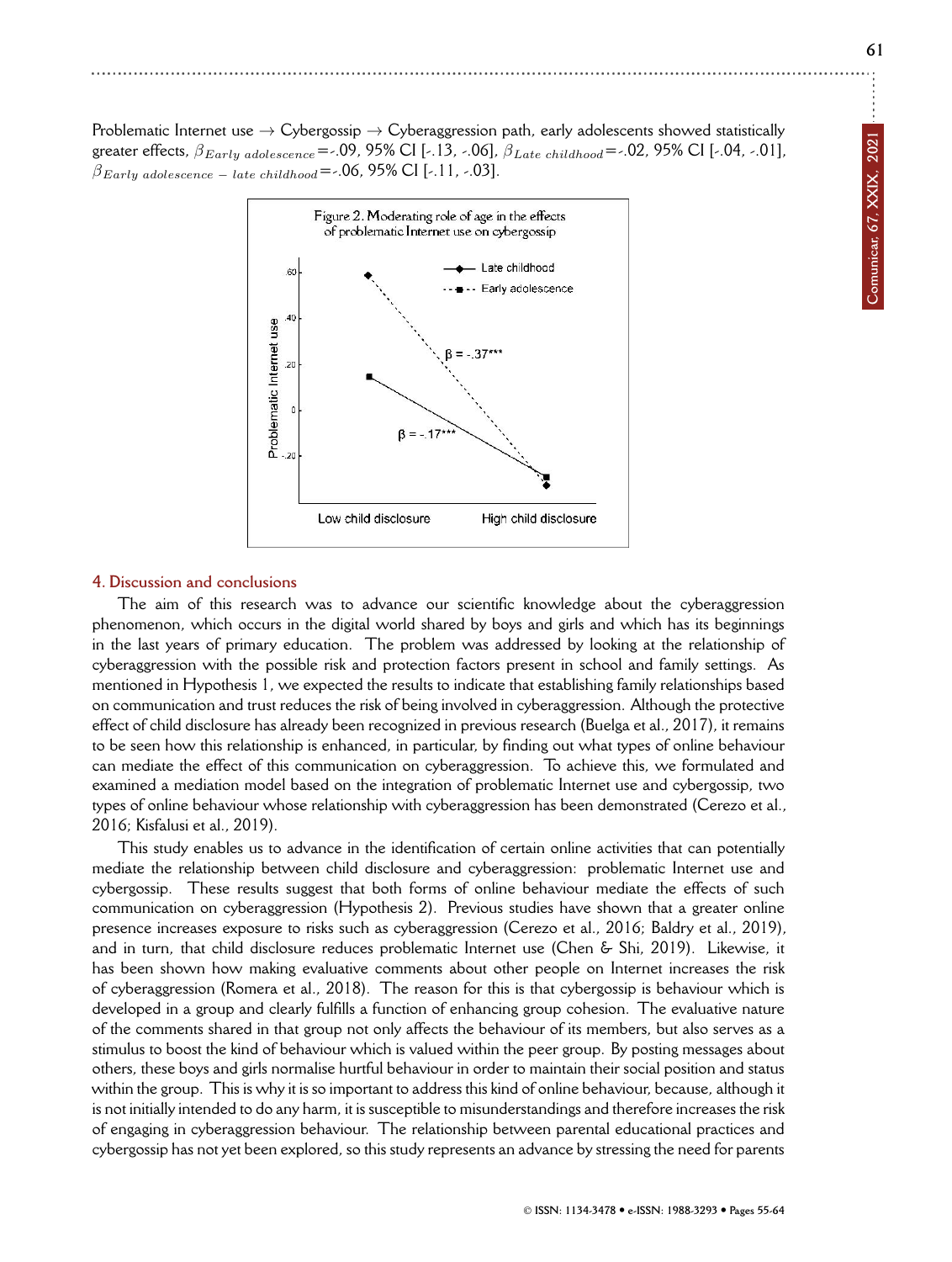to talk with their children about their online activity: not just their individual behaviour, but the conduct and attitudes they assume as part of their peer group, from which they learn their social conduct. Helping them to interpret the content of messages and understand the emotional nuances behind them, while learning not to instinctively assign hostile intentions to messages, are some of the key areas to work on, and this is especially vital at the age when children begin to maintain interpersonal relationships online. The findings for mediation suggest that child disclosure about children's online behaviour can serve as a protective factor against involvement in cyberaggression by reducing inappropriate Internet use and involvement in cybergossip, which are factors that also influence cyberaggression.

As was expected, the moderation results show that late childhood is the key time for implementing educational strategies aimed at promoting appropriate Internet use through open family communication. It has been observed how, mainly in early adolescence, high levels of child disclosure are related to low levels of problematic Internet use, just as more problematic Internet use is associated with greater involvement in cybergossip (Hypothesis 3a). The fact that these relationships are strengthened in early adolescence highlights the transition to the adolescent stage as a key evolutionary period to promote safe online use, as well as underlining the need to pay attention at these vital, transformative ages to the most important variables that can reduce problems of cyberaggression, which tend to increase considerably during adolescence (Smahel et al., 2020). In contrast, gender did not moderate the associations between the study variables (Hypothesis 3b). This suggests that, even though girls engage in more child disclosure and are less commonly involved in risky online behaviour, being a boy or a girl does not increase the probability that problematic Internet use or cybergossip is associated with cyberaggression. These results coincide with previous studies which reveal that gender is not a differentiating variable in the effects of parental communication on Internet use (Huang et al., 2019).

A number of limitations must also be taken into account in this study. First of all, although the sample is relatively large, it comes from one geographical region, so these relationships would need to be explored with participants from other regions and cultures in order to be able to generalise the results. In addition, the study includes measurements taken on one single occasion, so that causal relationships between the study variables cannot be established. In addition, although the child disclosure scale explores certain types of behaviour shared with families, it would be interesting to investigate the reasons that encourage children to talk about their online behaviour, as well as how adults respond to this information. Another limiting factor is the type of instrument used, self-report scales, not only because they are associated with desirability, but also because, due to the age of the children taking part, some difficulties may be encountered in the reading comprehension of the items. Further visual aids and qualitative studies could be used to support the reliability of the results obtained, and an analysis of the family context (education, socio-economic level or parenting strategies) would help us to understand better the established relationships. Further research could apply a longitudinal design to allow us to explore the causal nature of the study variables. We need to delve deeper, too, into the role of the peer group in online behaviour, following developmental studies which highlight the influence of social media on individual social behaviour. Similarly, it would be of interest to explore cultural differences in the links between parental educational practices and the prevention of online risks (Shapka & Law, 2013).

Despite these limitations, this is the first study to examine the mediating relationship between problematic Internet use and cybergossip in the relationship between child disclosure about children's and adolescents' online behaviour and cyberaggression. The results we present here constitute a significant step forward for research in this line, as well as providing guidance for the design of cyberaggression prevention programs. They also highlight the importance of raising awareness in the family context in favour of building a positive online coexistence that fosters communication and trust, which facilitate and encourage children and adolescents to share their experiences on the social media with their parents, whose role it is to help them reflect, experience emotions and make moral judgements. It is therefore vital that families are involved, so that children can learn to manage their online relationships well. Not only is it a question of families worrying about how to avoid cyberaggression, but they should also be involved in building a positive online coexistence, striving to make the use of Internet problem-free and to ensure that the interactions and group dynamics set up do not result in the bullying of others. These results can

÷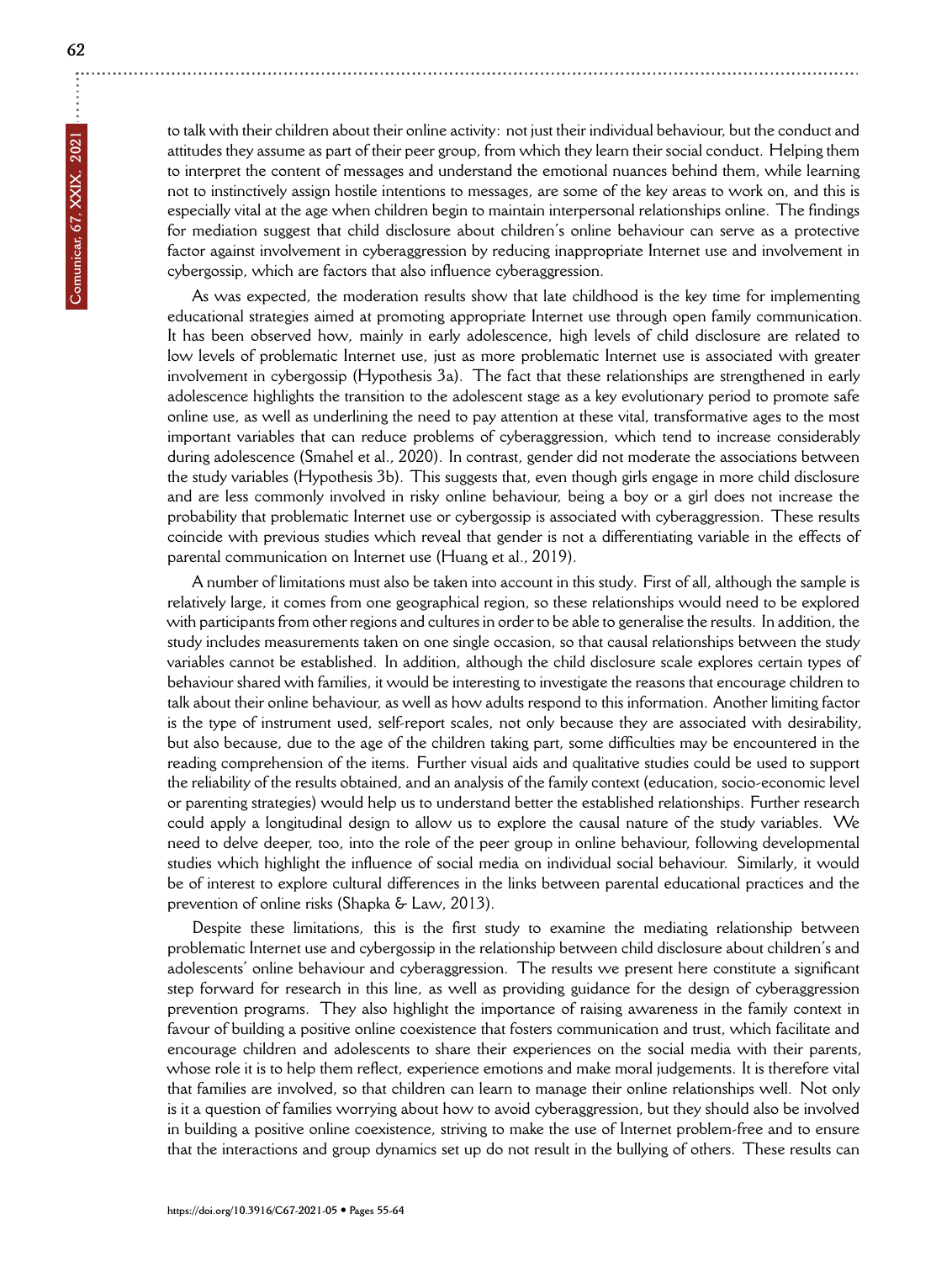**63**

also provide guidance for designing cyberaggression prevention programs, which would require training for families to help them manage the relationships with their children about their Internet use, and to teach them about the different aspects of online behaviour which may constitute a risk.

#### **Funding Agency**

This study is the result of the R+D+I project "Socio-moral competence and peer ecology in school violence: A longitudinal and transactional study", funded by the Ministerio de Ciencia e Innovación of the Spanish Government (approval code: PSI2016-74871- R).

## **References**

Álvarez García, D., Núñez, J., González-Castro, P., Rodríguez, C., & Cerezo, R. (2019). The effect of parental control on cyber-cictimization in adolescence: The mediating role of impulsivity and high-risk behaviors. *Frontiers in Psychology*, *10*, 1-7. <https://doi.org/10.3389/fpsyg.2019.01159>

Areepattamannil, S., & Khine, M. (2017). Early adolescents' use of information and communication technologies (ICTs) for social communication in 20 countries: Examining the roles of ICT-related behavioral and motivational characteristics. *Computers in Human Behavior*, *73*, 263-272.<https://doi.org/10.1016/j.chb.2017.03.058>

Arpaci, I., Abdeljawad, T., Balolu, M., Kesici, ., & Mahariq, I. (2020). Mediating effect of Internet addiction on the relationship between individualism and cyberbullying: Cross-sectional questionnaire study. *Journal of Medical Internet Research*, *22*(5), e16210-e16210.<https://doi.org/10.2196/16210>

Baldry, A., Sorrentino, A., & Farrington, D. (2019). Cyberbullying and cybervictimization versus parental supervision, monitoring and control of adolescents' online activities. *Children and Youth Services Review*, *96*, 302-307. <https://doi.org/10.1016/j.childyouth.2018.11.058>

Bartau-Rojas, I., Aierbe-Barandiaran, A., & Oregui-González, E. (2018). Parental mediation of the Internet use of Primary students: Beliefs, strategies and difficulties. [Mediación parental del uso de Internet en el alumnado de Primaria: creencias, estrategias y dificultades]. *Comunicar*, *54*, 71-79.<https://doi.org/10.3916/c54-2018-07>

Beranuy, M., Chamarro, A., Graner, C., & Sánchez, X. (2009). Validación de dos escalas breves para evaluar la adicción a Internet y el abuso del móvil. *Psicothema*, *21*, 480-485.

Buelga, S., Martínez-Ferrer, B., & Cava, M. (2017). Differences in family climate and family communication among cyberbullies, cybervictims, and cyber bully-victims in adolescents. *Computers in Human Behavior*, *76*, 164-173. <https://doi.org/10.1016/j.chb.2017.07.017>

Caplan, S.E. (2010). Theory and measurement of generalized problematic Internet use: A two-step approach. *Computers in Human Behavior*, *26*(5), 1089-1097.<https://doi.org/10.1016/j.chb.2010.03.012>

Cerezo, F., Arnaiz, P., Giménez, A.M., & Maquilón, J.J. (2016). Online addiction behaviors and cyberbullying among adolescents. *Anales de Psicologia*, *32*(3), 761-769.<https://doi.org/10.6018/analesps.32.3.217461>

Chen, L., & Shi, J. (2019). Reducing harm from media: A meta-analysis of parental mediation. *Journalism & Mass Communication Quarterly*, *96*(1), 173-193.<https://doi.org/10.1177/1077699018754908>

Chernick, M. (2008). *Bootstrap methods: A guide for practitioners and researchers*. Wiley. <https://doi.org/10.1002/9780470192573>

Del-Rey, R., Casas, J., Ortega-Ruiz, R., Schultze-Krumbholz, A., Scheithauer, H., Smith, P., Thompson, F., Barkoukis, V., Tsorbatzoudis, H., Brighi, A., Guarini, A., Pyalski, J., & Plichta, P. (2015). Structural validation and cross-cultural robustness of the European Cyberbullying Intervention Project Questionnaire. *Computers in Human Behavior*, *50*, 141-147. <https://doi.org/10.1016/j.chb.2015.03.065>

Dennehy, R., Meaney, S., Walsh, K.A., Sinnott, C., Cronin, M., & Arensman, E. (2020). Young people's conceptualizations of the nature of cyberbullying: A systematic review and synthesis of qualitative research. *Aggression and Violent Behavior*, *51*, 101379-101379.<https://doi.org/10.1016/j.avb.2020.101379>

Foster, E. (2004). Research on gossip: Taxonomy, methods, and future directions. *Review of General Psychology*, *8*(2), 78-99. <https://doi.org/10.1037/1089-2680.8.2.78>

Garmendia, M., Jiménez, E., Karrera, I., Larrañaga, N., Casado, M.A., Martínez, G., & Garitaoanadia, C. (2019). *Actividades, mediación, oportunidades y riesgos online de los menores en la era de la convergencia mediática*. Instituto Nacional de de Ciberseguridad.<https://bit.ly/35LwDuo>

Garmendia, M., Jiménez, E., & Larrañaga, N. (2019). Bullying and cyberbullying: Victimisation, harassment, and harm. The need to intervene in the educational centre. *Revista Española de Pedagogia*, *77*(273), 295-312. <https://doi.org/10.22550/REP77-2-2019-08>

Hayes, A.F. (2013). *Introduction to mediation, moderation, and conditional process analysis*. Guilford.<https://bit.ly/3fh7hYm> Herrera-López, M., Casas, J., Romera, E., Ortega-Ruiz, R., & Del-Rey, R. (2017). Validation of the European cyberbullying intervention project questionnaire for colombian adolescents. *Cyberpsychology, Behavior, and Social Networking*, *20*(2), 117-125.<https://doi.org/10.1089/cyber.2016.0414>

Huang, S., Hu, Y., Ni, Q., Qing, Y., & Lü, W. (2019). Parent-children relationship and internet addiction of adolescents: The mediating role of self-concept. *Current Psychology*.<https://doi.org/10.1007/s12144-019-00199-9>

Kerr, M., Stattin, H., & Özdemir, M. (2012). Perceived parenting style and adolescent adjustment: Revisiting directions of effects and the role of parental knowledge. *Developmental Psychology*, *48*(6), 1540-1553.<https://doi.org/10.1037/a0027720>